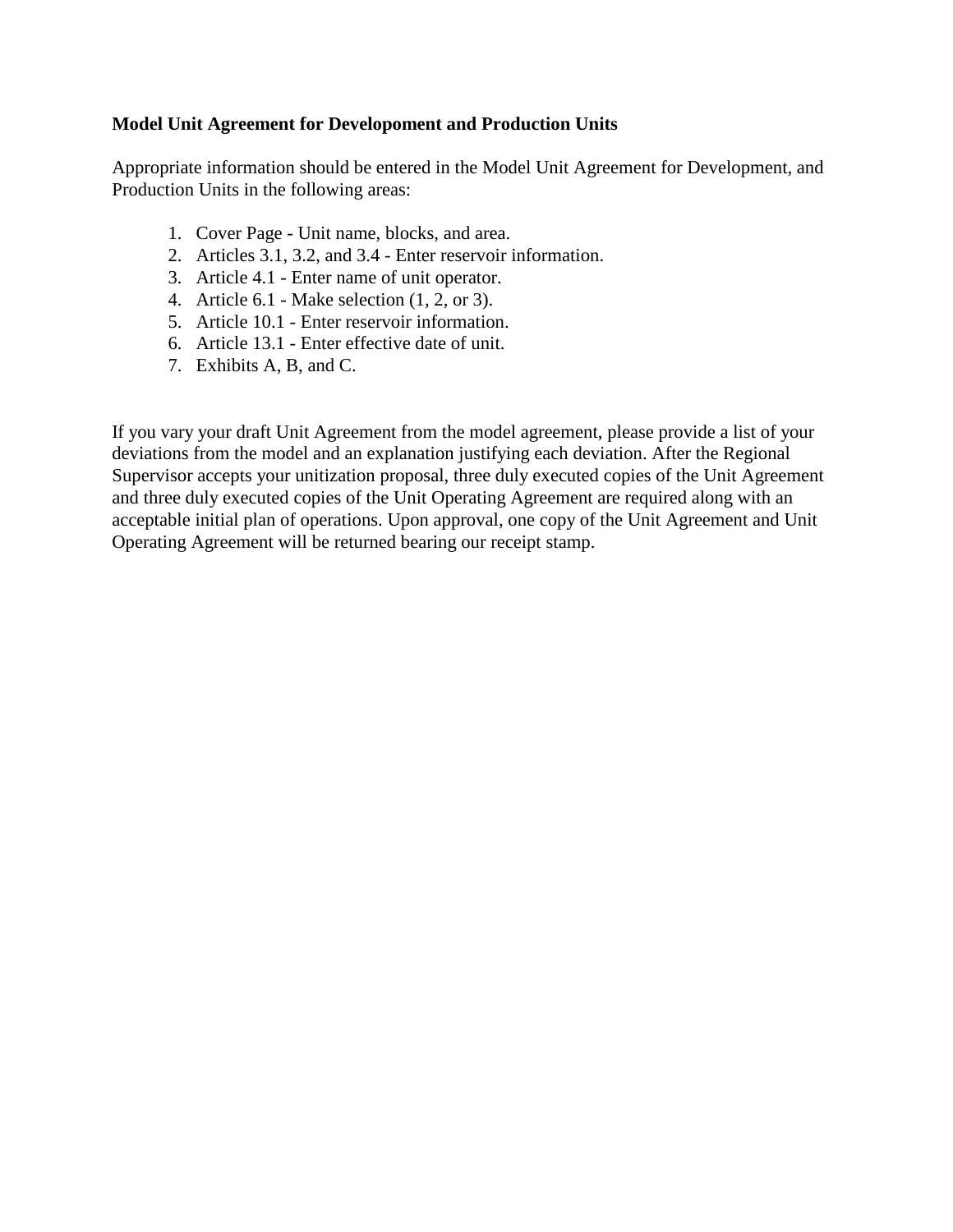# **MODEL UNIT AGREEMENT FOR DEVELOPMENT AND PRODUCTION UNITS**

# **UNIT AGREEMENT FOR OUTER CONTINENTAL SHELF DEVELOPMENT AND PRODUCTION OPERATIONS**

**ON THE UNIT**

**BLOCKS** 

*AREA* 

**OFFSHORE** 

**CONTRACT NO.**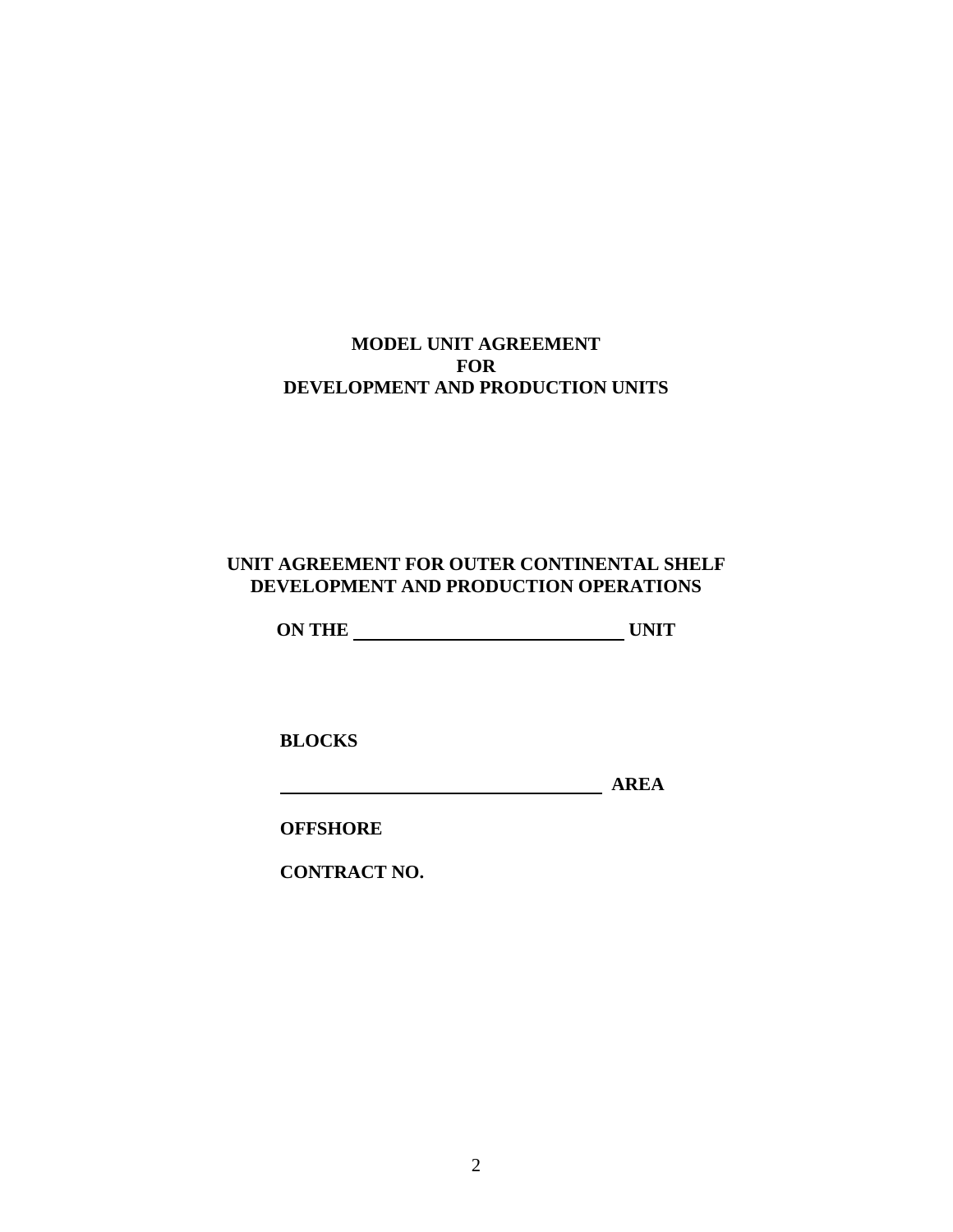## **Table of Contents**

| Article I----------Definitions                                       |
|----------------------------------------------------------------------|
| Article II----------Incorporation                                    |
| Article III---------Unitized Reservoir, Unit Area, and Exhibits      |
| Article IV--------Designation of Unit Operator                       |
| Article V---------Resignation or Removal of Unit Operator            |
| Article VI--------Successor Unit Operator                            |
| Article VII-------Unit Operating Agreement                           |
| Article VIII------Appearances and Notices                            |
| Article IX--------Plan of Operation                                  |
| Article X---------Revision of Unit Area and Allocation of Production |
| Article XI--------Relinquishment of Leases                           |
| Article XII-------Rentals and Minimum Royalties                      |
| Article XIII------Effective Date and Termination                     |
| Article XIV------Leases and Contracts Conformed and Extended         |
| Article XV-------Counterparts                                        |
| Article XVI------Subsequent Joinder                                  |
| Article XVII-----Remedies                                            |
| Article XVIII----No Waiver of Certain Rights                         |
| Article XIX------Covenants Run With the Land                         |

## **Witnesseth:**

**WHEREAS,** Section 5(a) of the Act authorizes the Secretary of the Interior (Secretary) to prescribe rules and regulations which shall provide for unitization, pooling, and drilling agreements;

**WHEREAS,** pursuant to the rules and regulations of the Secretary, 30 CFR 250.1300, et seq., it is deemed to be in the interest of conservation, prevention of waste, or protection of correlative rights to unitize the oil and gas interests in the unit area; and

**WHEREAS,** it is deemed to be necessary in the interest of conservation, for the prevention of waste, or for the protection of correlative rights to conduct development and production operations in the unit area as though the area were subject to a single lease;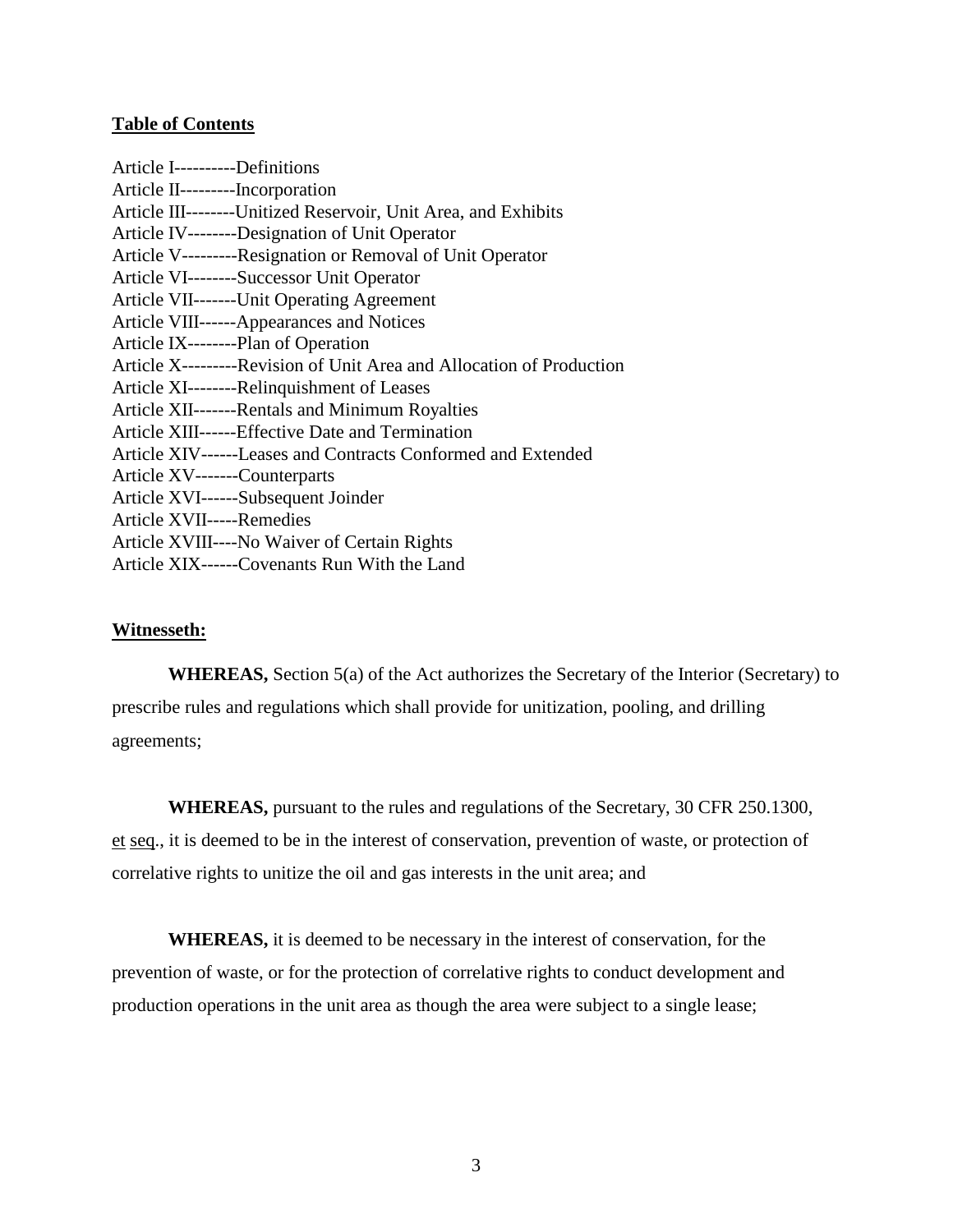**NOW, THEREFORE**, in consideration of the premises and promises contained herein, it is agreed that:

#### **Article I-----Definitions**

The following definitions of terms shall apply to this Agreement:

ACT means the OCS Lands Act of 1953, as amended, 43 U.S.C. 1331, et seq.

AGREEMENT means this Unit Agreement, approved by the Regional Supervisor for conducting development and production operations within the unit area.

BLOCK means an area designated as a block on a U.S. Official Leasing Protraction Diagram for an area of the OCS.

PAYING QUANTITIES as used herein means the production of oil and/or gas in quantities sufficient to yield a return in excess of operating costs.

REGIONAL SUPERVISOR means the Regional Supervisor of MMS, Department of the Interior (DOI), or a designee authorized and empowered to regulate and approve unit operations.

REGULATIONS means all rules prescribed or adopted pursuant to the Act. They include all regulations prescribed or amended at any time to provide for the prevention of waste, conservation of natural resources of the OCS, and the protection of correlative rights therein.

RESERVOIR means an underground porous, permeable medium containing an accumulation of oil or gas or both. Each zone of a general structure containing such an accumulation that is separated from any other accumulation of oil or gas or both in the structure is a separate "reservoir."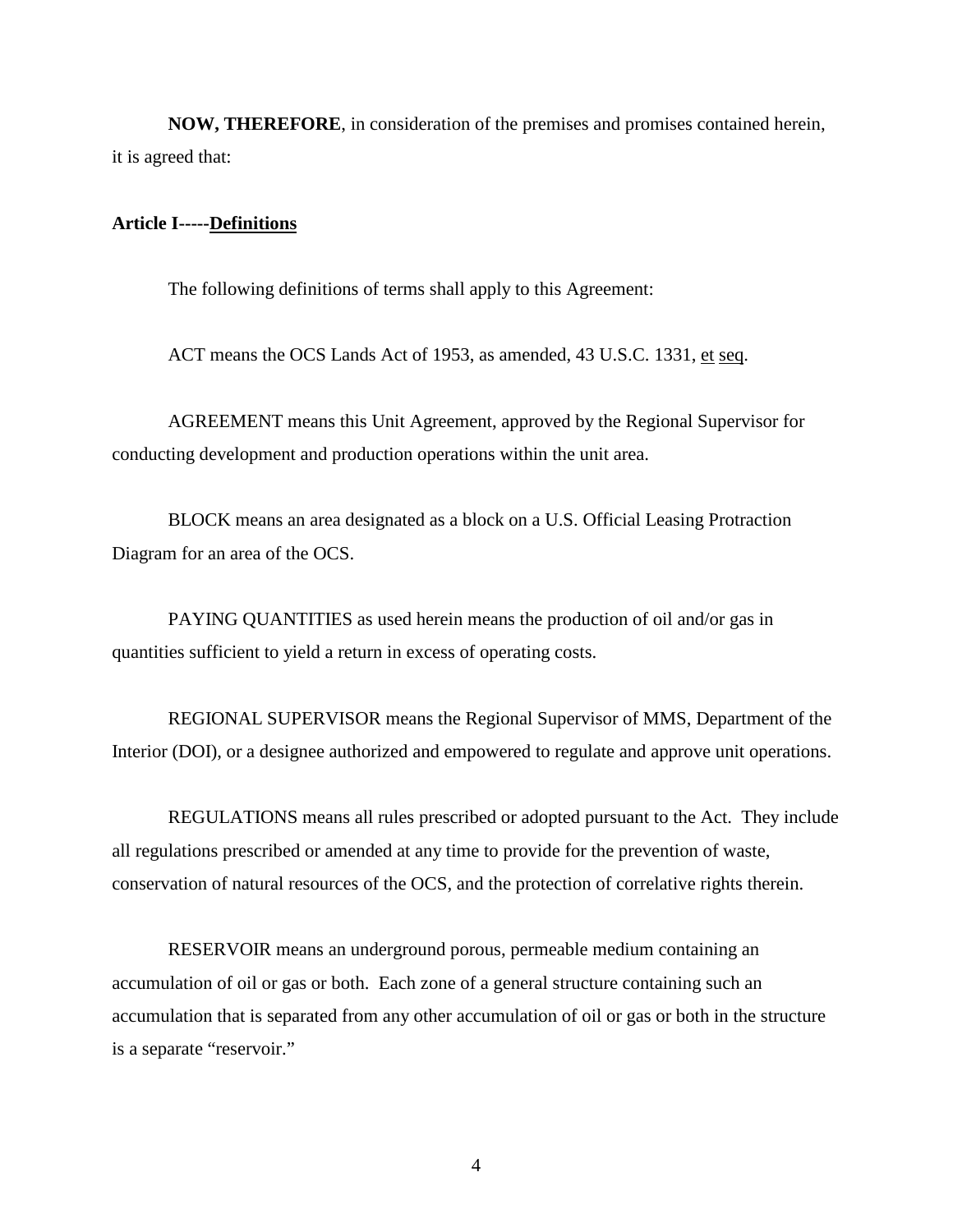UNIT AREA means the area of the OCS which is made subject to this Agreement and described in Article III.

UNIT OPERATING AGREEMENT means an agreement made between the workinginterest owners and the Unit Operator providing for the apportionment of costs and liabilities incurred in conducting operations pursuant to this Agreement and the establishment of such other rights and obligations as they deem appropriate.

UNIT OPERATOR means the person, association, partnership, corporation, or other business entity designated by the working-interest owners and approved by the Regional Supervisor to conduct unit operations within the unit area in accordance with a plan of operation approved pursuant to the Act, applicable regulations and this Agreement.

UNITIZED SUBSTANCES means oil and/or gas within the reservoir(s) that underlie the unitized lands and which are recovered or produced by operations pursuant to this Agreement.

WORKING INTEREST means an interest in the unit area held by virtue of a lease, operating agreement, or other contractual arrangement under which, except as otherwise provided in the Agreement, the rights or authority to explore for, develop, and produce oil and gas are conferred. The right delegated to the Unit Operator by this Agreement is not a working interest.

WORKING-INTEREST OWNER means a party to this Agreement that owns a working interest.

## **Article II-----Incorporation**

All provisions of the Act, the regulations, other applicable laws, and the leases covering OCS lands within the unit area are made part of this Agreement.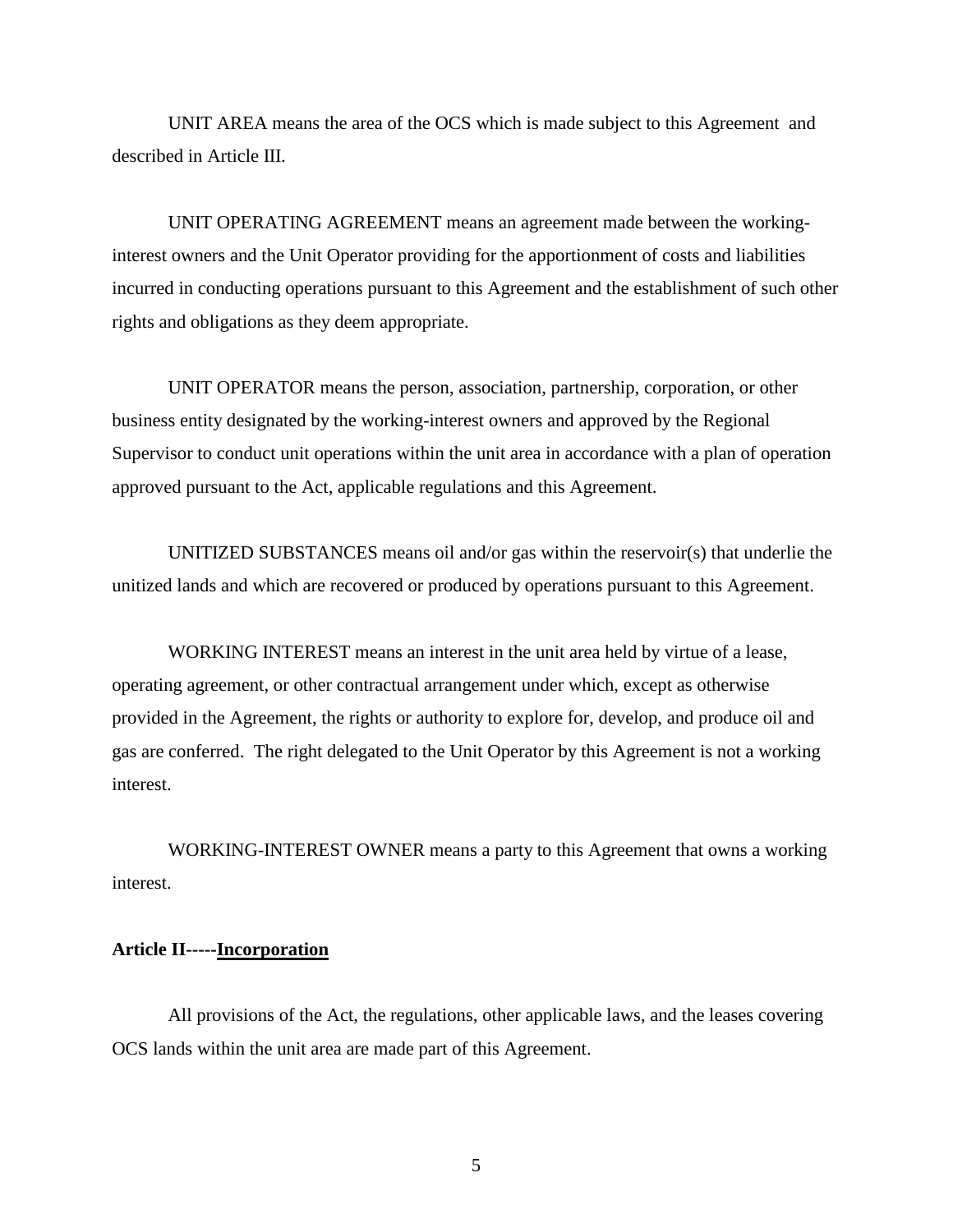## **Article III-----Unitized Reservoir, Unit Area, and Exhibits**

3.1 The (
Reservoir
), is defined as that productive zone occurring within the interval  $f$  feet to  $f$  feet, electric log depths, in Well No. \_\_\_\_\_\_\_\_\_\_, Lease OCS \_\_\_\_\_\_\_\_\_\_, hereinafter referred to as the unitized reservoir.

3.2 The area specified in Exhibit "A" is hereby designated and recognized as overlying the unitized reservoir and as constituting the unit area containing acres, more or less. All oil and/or gas produced from the unitized reservoir, which lies within the unit area, are unitized under the terms of this Agreement and are referred to herein as unitized substances.

3.3 The above unit area may, subject to appropriate approval, be expanded to include therein additional acreage whenever such expansion is necessary or advisable to conform with the purposes of this Agreement.

3.4 Exhibit "A," attached hereto and made a part hereof, is a plat showing the unit area, boundaries, and oil and gas leases in said area. Exhibit "B," attached hereto and made a part hereof, is a schedule showing the acreage, percentage, and kind of ownership of oil and gas interests in all land in the unit area. Exhibit "C," attached hereto and made a part hereof, is a schedule setting out the number of productive net acre-feet creditable to each tract under original reservoir conditions and the percentage of unit participation credited to each tract in the unit area. The number of net \_\_\_\_\_\_ acre-feet and the percentage of unit participation credited to each tract in Exhibit "C" are accepted and approved by the Regional Supervisor. Exhibits "A," "B," and "C" shall be revised by the Unit Operator whenever changes render it necessary, and three copies shall be filed with the Regional Supervisor for approval.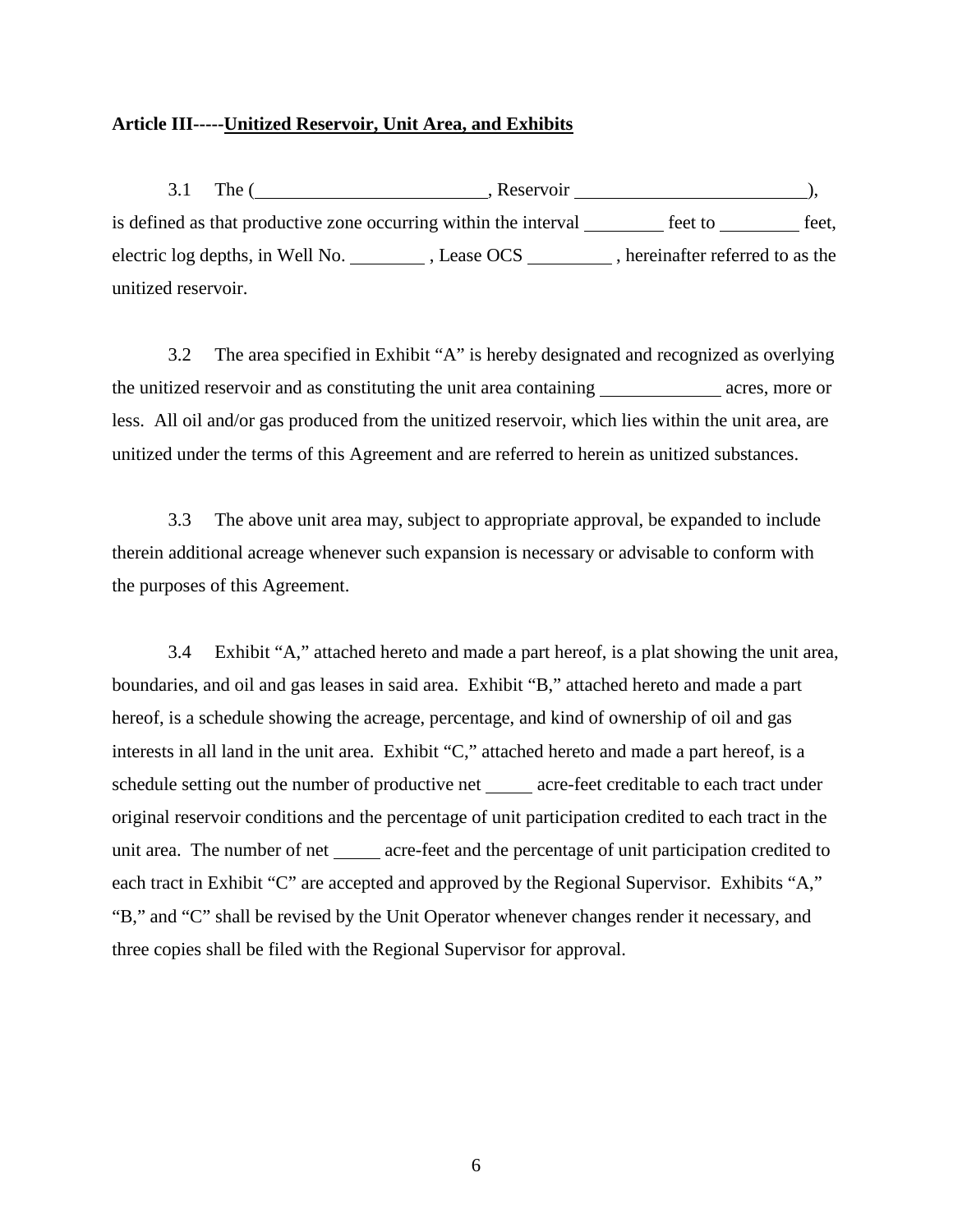## **Article IV-----Designation of Unit Operator**

4.1 is designated as the Unit Operator and agrees to accept the rights and obligations of the Unit Operator to develop and produce oil and/or gas as provided in this Agreement.

4.2 Except as otherwise provided in this Agreement and subject to the terms and conditions of approved plans of operations, the exclusive rights and obligations of the owners of working interests to conduct unit operations to develop and produce oil and/or gas in the unit area are delegated to and shall be exercised by the Unit Operator. This delegation neither relieves a lessee of the obligation to comply with all lease terms nor transfers title to any lease or operating agreement.

4.3 The unit operator shall comply with the Department of the Interior's nonprocurement debarment and suspension regulations as required by Subpart C of 43 CFR Part 42 and shall communicate the requirement to comply with these regulations to persons with whom it does business related to this unit by including this term in its contracts and transactions.

## **Article V-----Resignation or Removal of Unit Operator**

5.1 The Unit Operator shall have the right to resign at any time. Such resignation shall not become effective until 60 days after written notice of an intention to resign has been delivered by the Unit Operator to the working-interest owners and the Regional Supervisor and until all platforms, artificial islands, installations, and other devices, including wells used for conducting operations in the unit area are placed in a condition satisfactory to the Regional Supervisor for the transfer of operations, or, if no successor Unit Operator has been designated, for suspension or abandonment of operations. If a successor Unit Operator is designated and approved as provided in Article VI, the resignation shall be effective upon the designation and approval of the successor Unit Operator.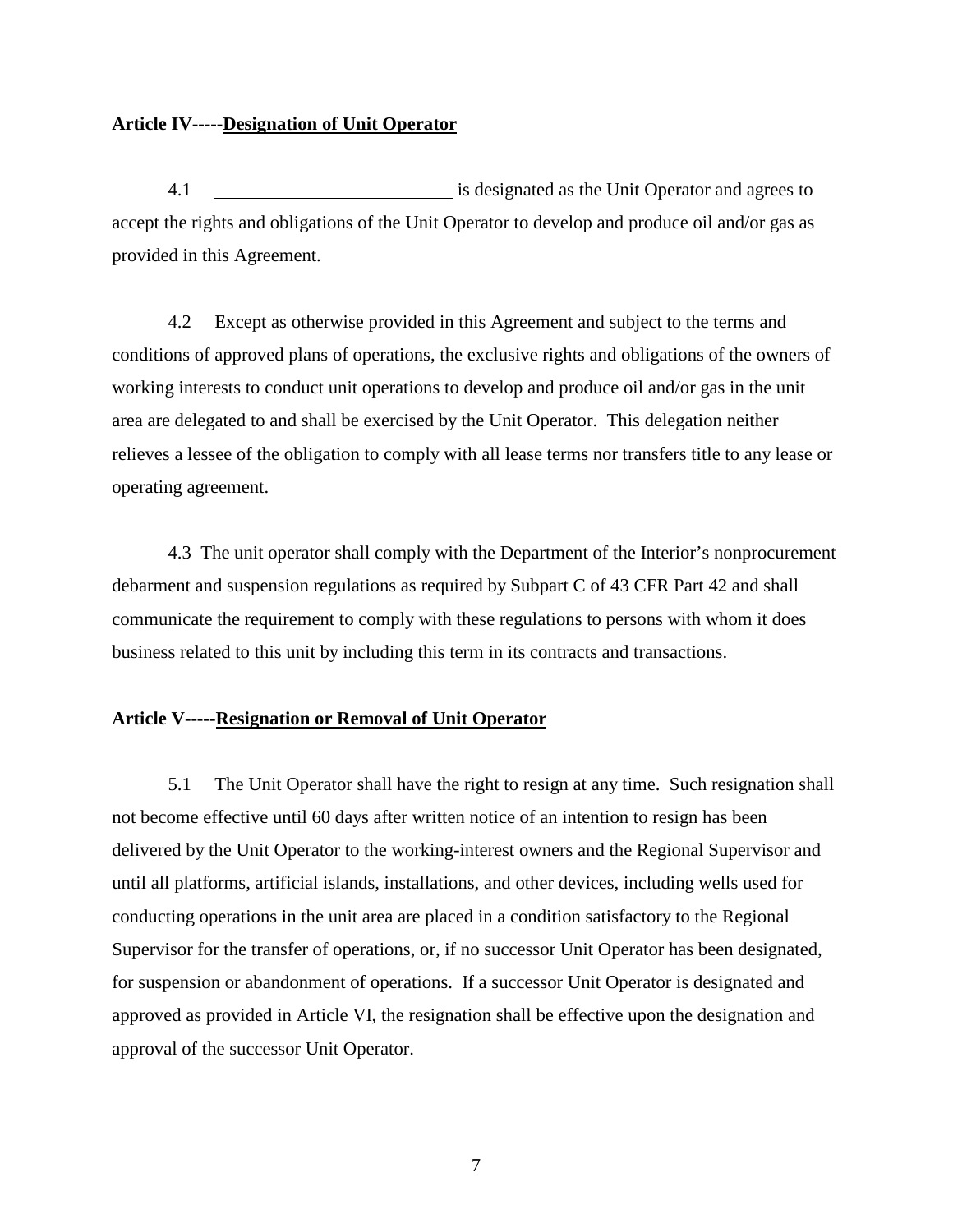5.2 The Unit Operator may be subject to removal by the same percentage vote of the owners of working interests as provided in Article VI for the designation of a successor Unit Operator. This removal shall not be effective until the working-interest owners notify the Regional Supervisor and the Unit Operator and until the Regional Supervisor approves the designation of a successor Unit Operator.

5.3 The resignation or removal of the Unit Operator shall not release the Unit Operator from liability for any failure to meet any obligations which accrued before the effective date of resignation or removal.

5.4 The resignation or removal of the Unit Operator shall not terminate any right, title, or interest as the owner of a working interest or other interest in the unit area. However, when the resignation or removal of the Unit Operator becomes effective, the Unit Operator shall relinquish to the successor Unit Operator all wells, platforms, artificial islands, installations, devices, records, and other assets all owned solely by the unit joint account.

## **Article VI-----Successor Unit Operator**

6.1 Whenever the Unit Operator tenders its resignation as Unit Operator or is removed as provided in Article V, a successor Unit Operator may be designated by (a) an affirmative vote of the owner(s) of a majority of the working interests, based on (1) their respective shares of the acreage subject to this Agreement; (2) their respective estimated volumes of oil or gas, or both, originally in place; or (3) their decision pursuant to the Unit Operating Agreements, and (b) the successor Unit Operator's acceptance in writing of the rights and obligations of the Unit Operator. The successor Unit Operator shall file with the Regional Supervisor two executed copies of the designation of successor. However, the designation shall not become effective until approved by the Regional Supervisor.

6.2 If no successor Unit Operator is designated as herein provided within 60 days following notice to the Regional Supervisor of the Unit Operator's intent to resign or removal of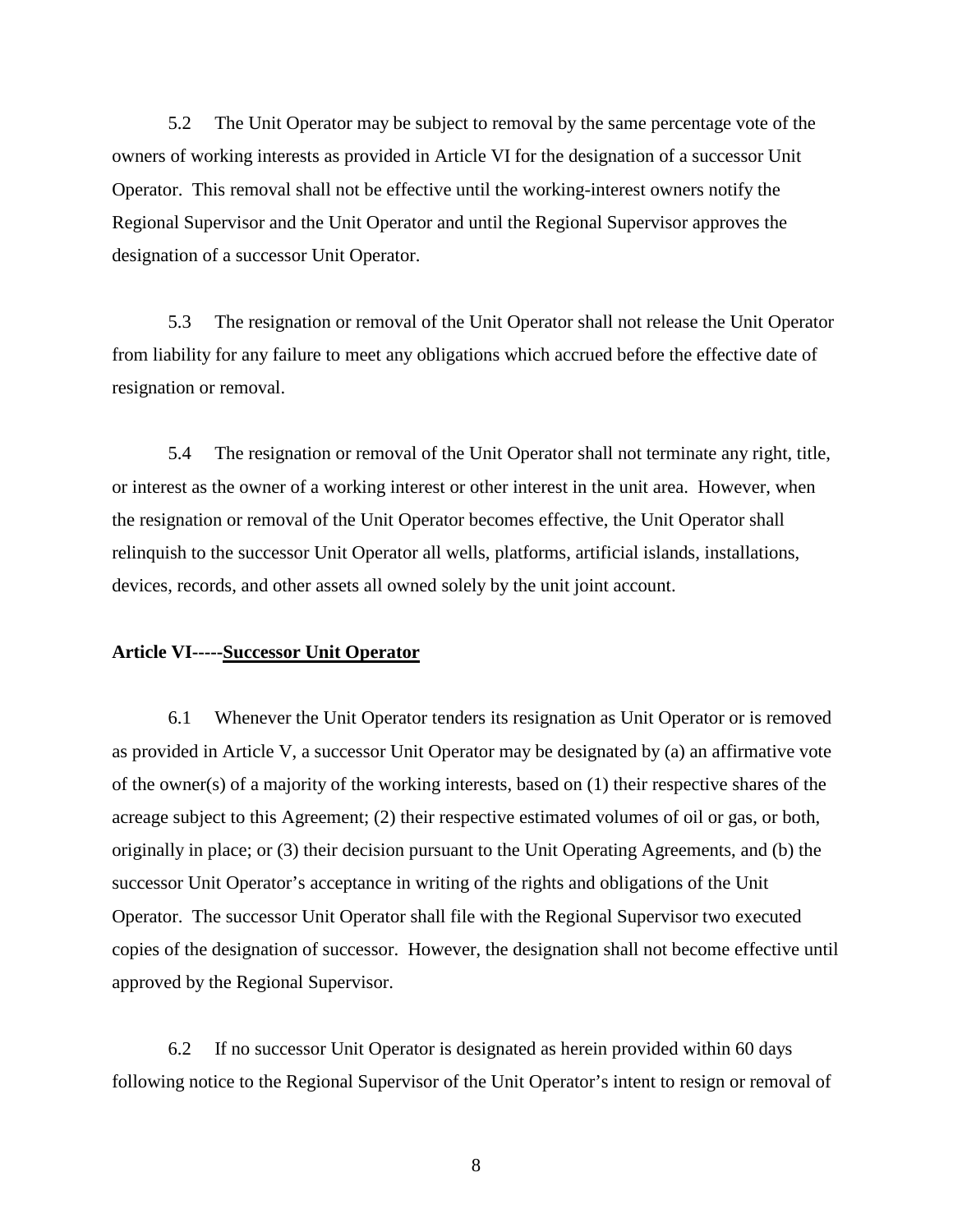a Unit Operator, the Regional Supervisor may elect to designate one of the working-interest owners other than the Unit Operator as successor Unit Operator or may declare this Agreement terminated.

## **Article VII-----Unit Operating Agreement**

7.1 The owners of working interests and the Unit Operator shall enter into a Unit Operating Agreement which shall describe how all costs and liabilities incurred in maintaining or conducting operations pursuant to this Agreement shall be apportioned and assumed. The Unit Operating Agreement shall also describe how the benefits which may accrue from operations conducted on the unit area shall be apportioned.

7.2 The owners of working interests and the Unit Operator may establish by means of one or more Unit Operating Agreements such other rights and obligations as they deem necessary or appropriate. However, no provision of the Unit Operating Agreement shall be deemed to modify the terms and conditions of this Agreement or to relieve the working-interest owners or the Unit Operator of any obligation set forth in this Agreement. In case of any inconsistency or conflict between this Agreement and the Unit Operating Agreement, the terms of this Agreement shall prevail.

7.3 Three copies of the Unit Operating Agreement executed in conjunction with the first paragraph of this Article shall be attached to this Agreement when it is filed with the Regional Supervisor with a request for approval. Three copies of all other Unit Operating Agreements and any amendments thereto also shall be filed with the Regional Supervisor within 30 days of final execution.

#### **Article VIII-----Appearances and Notices**

8.1 The Unit Operator shall, after notice to other parties affected, have the right to appear on behalf of all working-interest owners before the DOI or any other body legally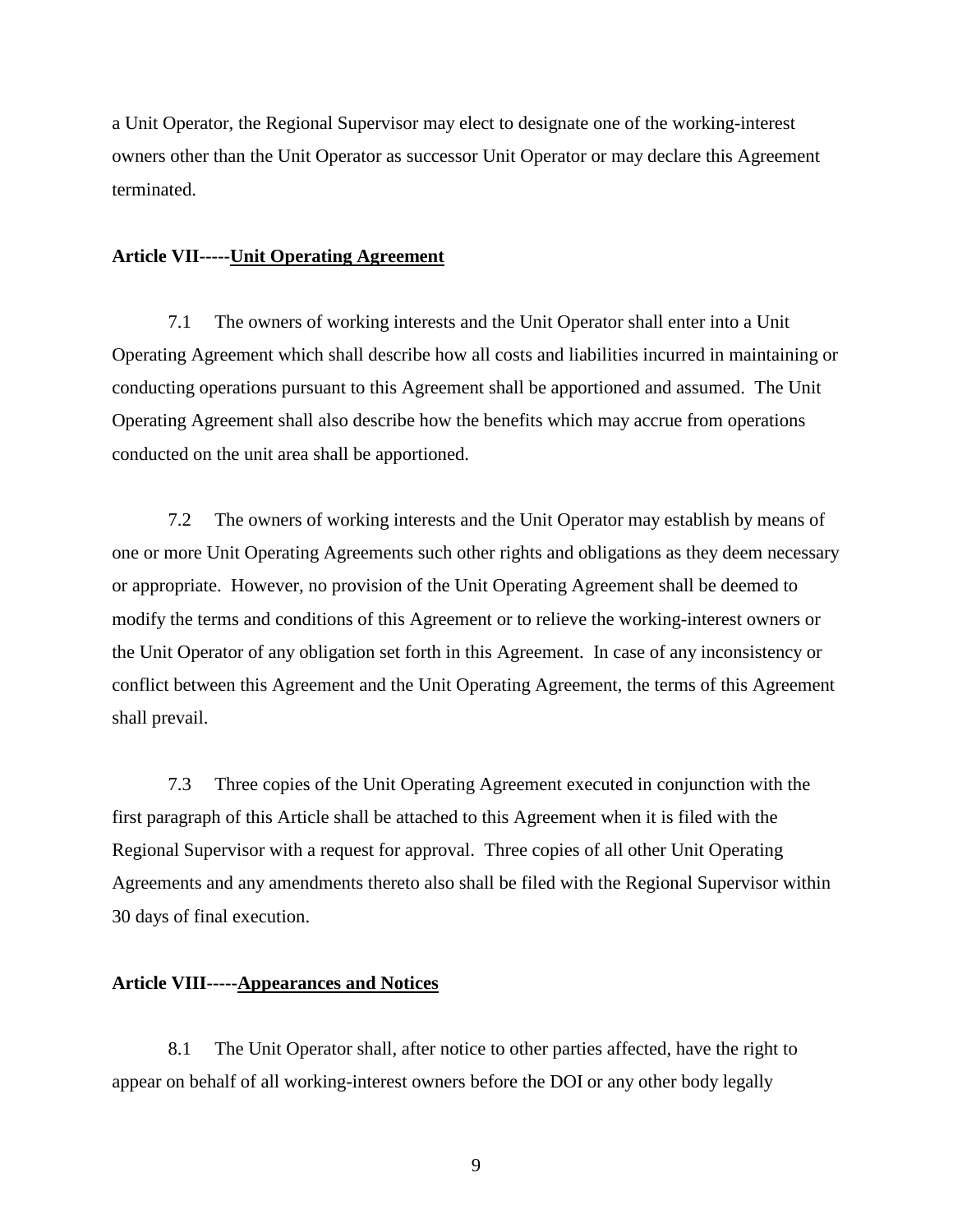empowered to issue decisions concerning orders or regulations of the DOI and to appeal from these decisions. The expense of these appearances shall be paid and apportioned as provided in the Unit Operating Agreement. However, any affected working-interest owners shall have the right at their own expense to be heard in any proceeding.

8.2 Any order or notice relating to this Agreement which is given to the Unit Operator by the Regional Supervisor shall be deemed given to all working-interest owners of the unit area. All notices required by this Agreement to be given to the Unit Operator or the owners of working interests shall be deemed properly given if in writing and delivered personally or sent by prepaid registered or certified mail to the addresses set forth below or to such other addresses as may have been furnished in writing to the party sending the notice.

## **Article IX-----Plan of Operation**

9.1 The Unit Operator shall submit plans of operation which are consistent with the requirements for a Development and Production Plan as required by the Act, Subpart B of 30 CFR Part 250, and other sections of the regulations. All operations within the unit area shall be conducted in accordance with an approved plan.

9.2 When no oil or gas is being produced in paying quantities from the unit area and when all or part of the area is subject to one or more leases beyond the primary term, a continuous drilling or well-reworking program shall be maintained with lapses of no more than 180 days per lapse between such operations unless a suspension of production or other operation has been ordered or approved by the Regional Supervisor, or unless extended pursuant to 30 CFR 250.180(e). The plan may call for a cessation of drilling operations for a reasonable period of time after the discovery and delineation of this unitized reservoir when such a pause in drilling activities is warranted to permit the design, fabrication, and erection of platforms and other installations needed for development and production operations, provided a suspension of production or other operation has been ordered or approved by the Regional Supervisor.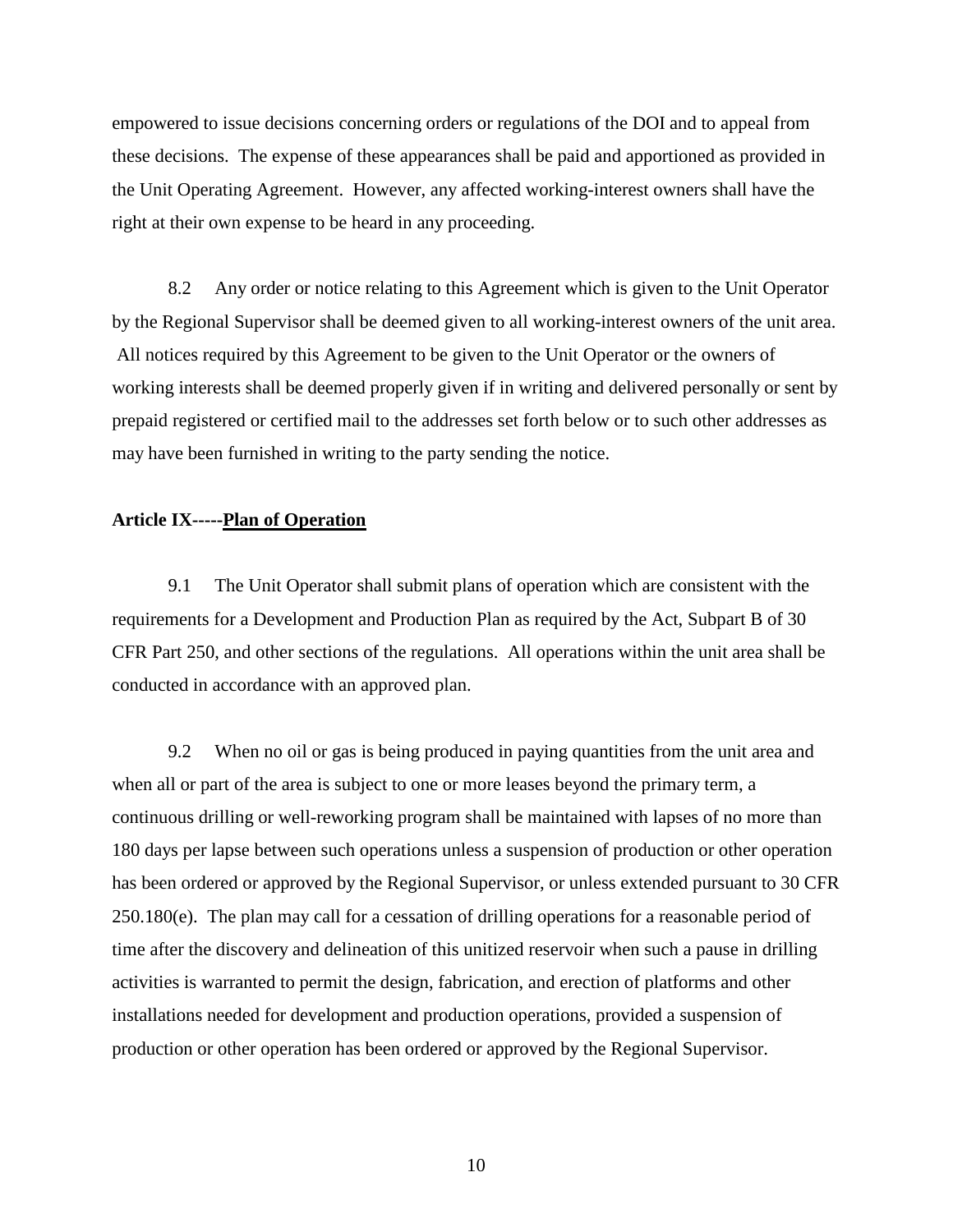9.3 An acceptable initial plan of operation shall be submitted at the time this Agreement is filed for the Regional Supervisor's approval. Each plan of operation shall expire on the date specified in the plan. At least 60 days before the scheduled expiration of any plan, unless the Regional Supervisor grants an extension for good cause, the Unit Operator shall file an acceptable subsequent plan of operation for approval in accordance with this Article.

#### **Article X-----Revision of Unit Area and Allocation of Production**

10.1 Unitized substances produced from the unit area shall be allocated on the basis of net acre-feet, under original reservoir conditions, credited to the respective tracts committed hereto. A net acre-foot as used in this Agreement means one acre of producing formation which contains one foot of net \_\_\_\_\_\_ pay. Oil and/or gas produced from the unit area prior to the effective date of this Agreement shall not be allocated under this Agreement. The royalty payments under leases committed hereto shall be based and calculated upon the production allocated to the tracts as specifically provided herein.

10.2 The unit area so established shall be revised from time to time, subject to the approval of the Regional Supervisor, whenever such action appears proper as a result of further drilling operations or otherwise to include additional lands or to exclude lands. The effective date of any revision of the unit area shall be the first day of the month in which is obtained the knowledge or information on which such revision is predicated, provided that a more appropriate effective date may be used if justified by the Unit Operator and approved by the Regional Supervisor.

10.3 In the event any lands are added to the unit area, a reasonable and fair participation shall be allocated to the new lands on the basis of net acre-feet. The determination of the net acre-feet creditable to such lands shall be done in the same manner and by the same procedures used to determine the tract percentages of participation as shown on Exhibit "C." If the unit area is so expanded, the net acre-feet credited to land originally in the unit area shall not be subject to change. The only change will be to increase the total number of net acre-feet in the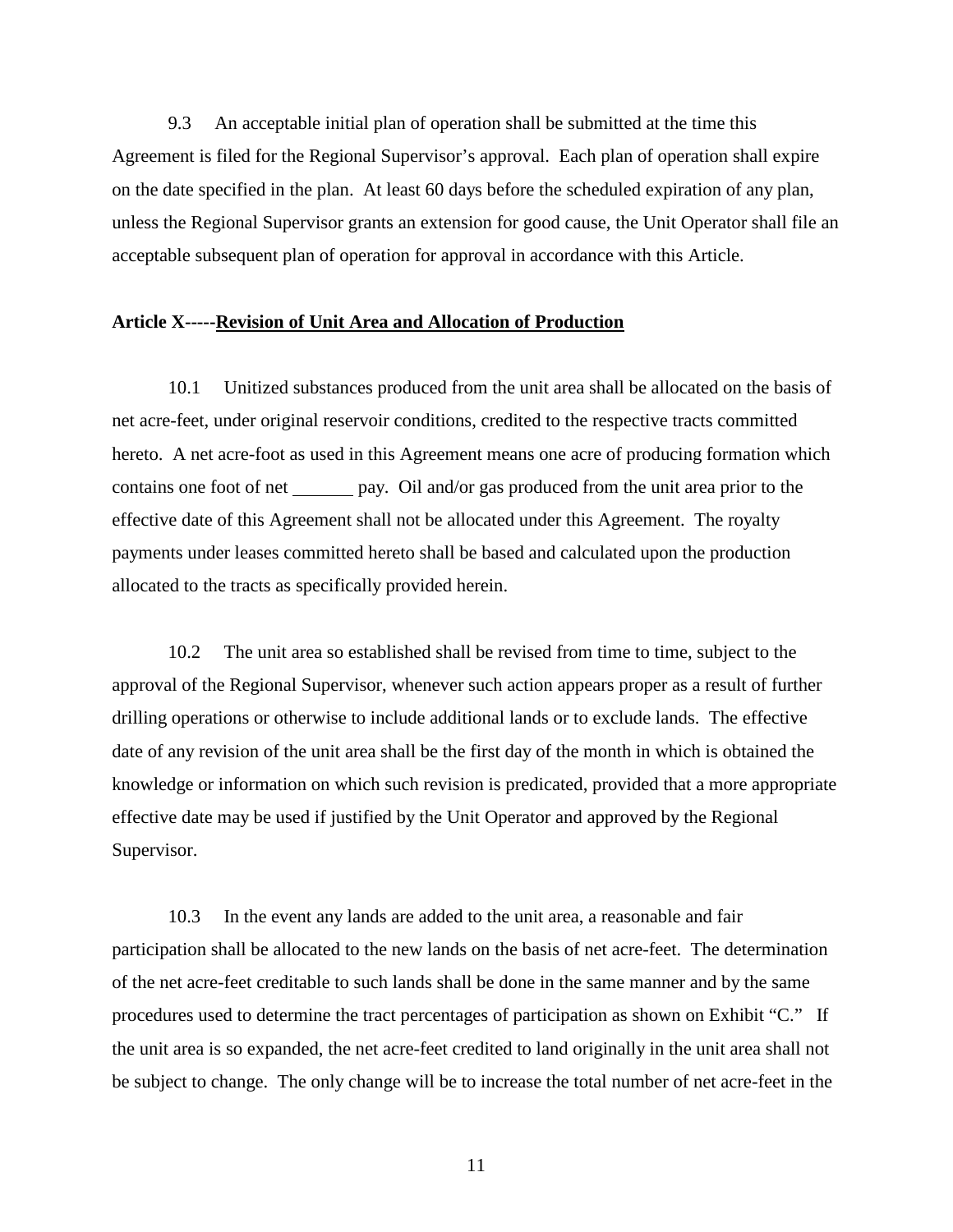unit area by adding to the original total the total number of net acre-feet allocated to new lands, provided that there shall never be any retroactive allocation of interest in the unitized substances produced, or the proceeds thereof, by reason of any revision.

10.4 The Unit Operator shall pay all production royalties and make deliveries of oil and gas which are payments of royalties taken-in-kind or which, pursuant to the Act, are purchased by the United States.

10.5 For the purpose of determining royalty obligations, gas and liquid-hydrocarbon substances on which royalty has been paid and which are used for repressuring, stimulation of production, or increasing ultimate recovery from the unit area, in conformity with an approved plan of operation, may be deemed to be a portion of the gas and liquid-hydrocarbon substances subsequently saved, removed, or sold from the unit area. In such instances, a like amount of gas and liquid-hydrocarbon substances similar to that previously used may be saved, removed, or sold from the unit area without paying a royalty thereon. However, as to dry gas, only dry gas and not products extracted therefrom may be saved, removed, or sold royalty free. The royaltyfree withdrawal shall be accomplished in accordance with an approved plan of operation, and the shares of gas and liquid-hydrocarbon substances withdrawn that are to be recognized as free of royalty charges shall be computed in accordance with a formula approved or prescribed by the Regional Supervisor. Any withdrawal of royalty-free gas or liquid-hydrocarbon substances shall terminate upon the termination of this Agreement, unless otherwise permitted. For the purposes of this paragraph, liquid-hydrocarbon substances include natural gasoline and liquid-petroleum gas fractions.

#### **Article XI-----Relinquishment of Leases**

Pursuant to the provisions of the lease and applicable regulations a lessee of record shall, subject to the provisions of the Unit Operating Agreement, have the right to relinquish any of its interests committed hereto, provided that no relinquishment shall be made of any interests within the unit area without the prior approval of the Regional Supervisor.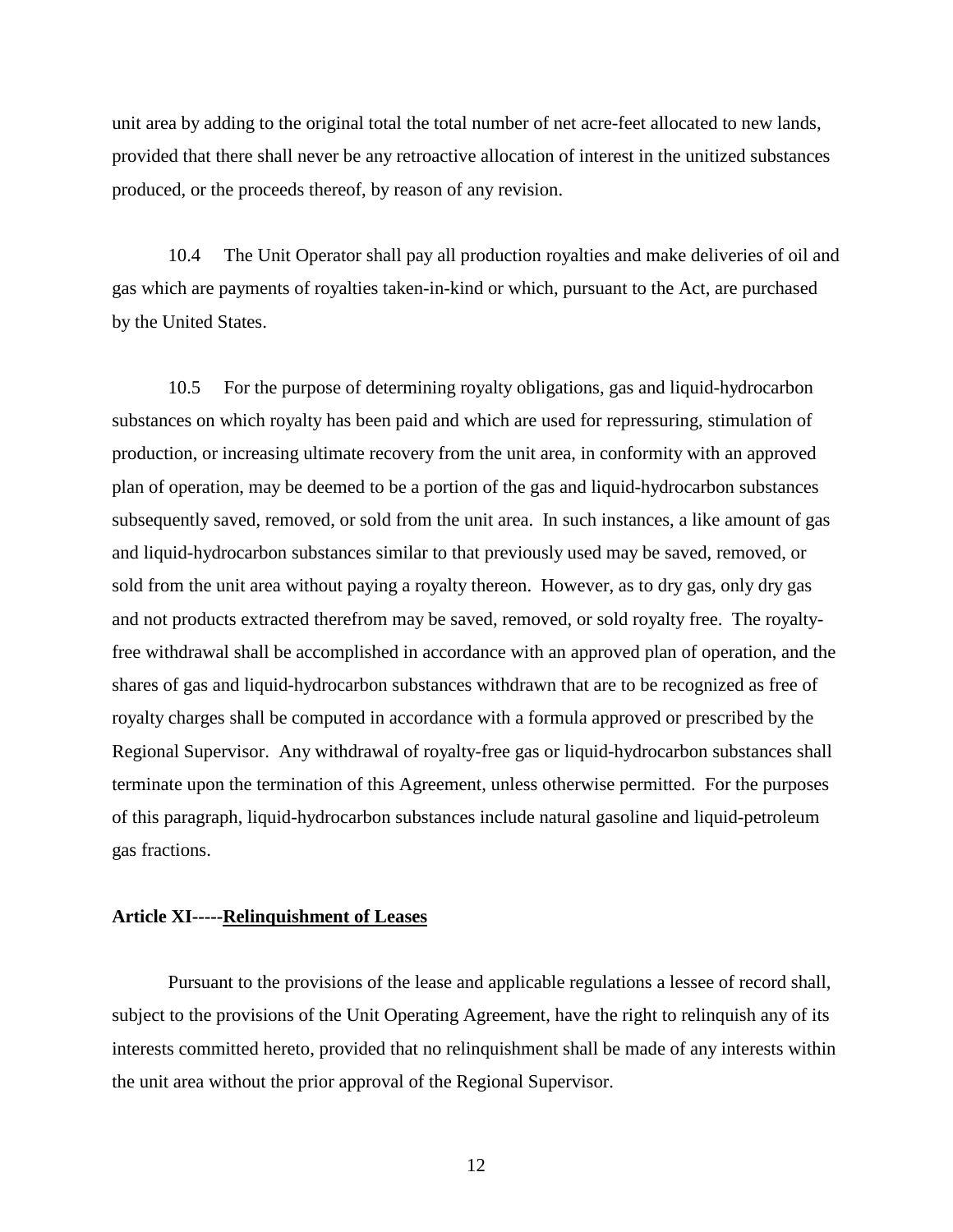## **Article XII-----Rentals and Minimum Royalties**

12.1 Rentals and minimum royalties due on leases committed hereto shall be paid by the working-interest owners responsible therefor at the time and rate(s) specified in their respective lease from the United States unless such rental or minimum royalty is suspended or reduced by law or by approval of the Secretary.

12.2 If there is production from the unit area during the lease year, the amount of royalty paid for production allocated to a lease during the lease year shall be credited against the minimum royalty obligation of the lease.

## **Article XIII-----Effective Date and Termination**

13.1 This Agreement shall be effective on and shall terminate when oil or gas is no longer being produced from the unit area and drilling or well-reworking operations are no longer being conducted in accordance with the provisions of Article IX of this Agreement. If the Regional Supervisor has ordered a suspension of operations or production on all or part of the unit area pursuant to the regulations, this Agreement shall be continued in force and effect for a period of time equal to the length of the authorized suspension and thereafter so long as operations are being conducted in accordance with the provisions of Article IX herein.

13.2 This Agreement may be terminated, with the approval of the Regional Supervisor, at any time by an affirmative vote of the owner(s) of a majority of the working interests in each lease or portion thereof committed to this Agreement or as otherwise specified in the Unit Operating Agreement.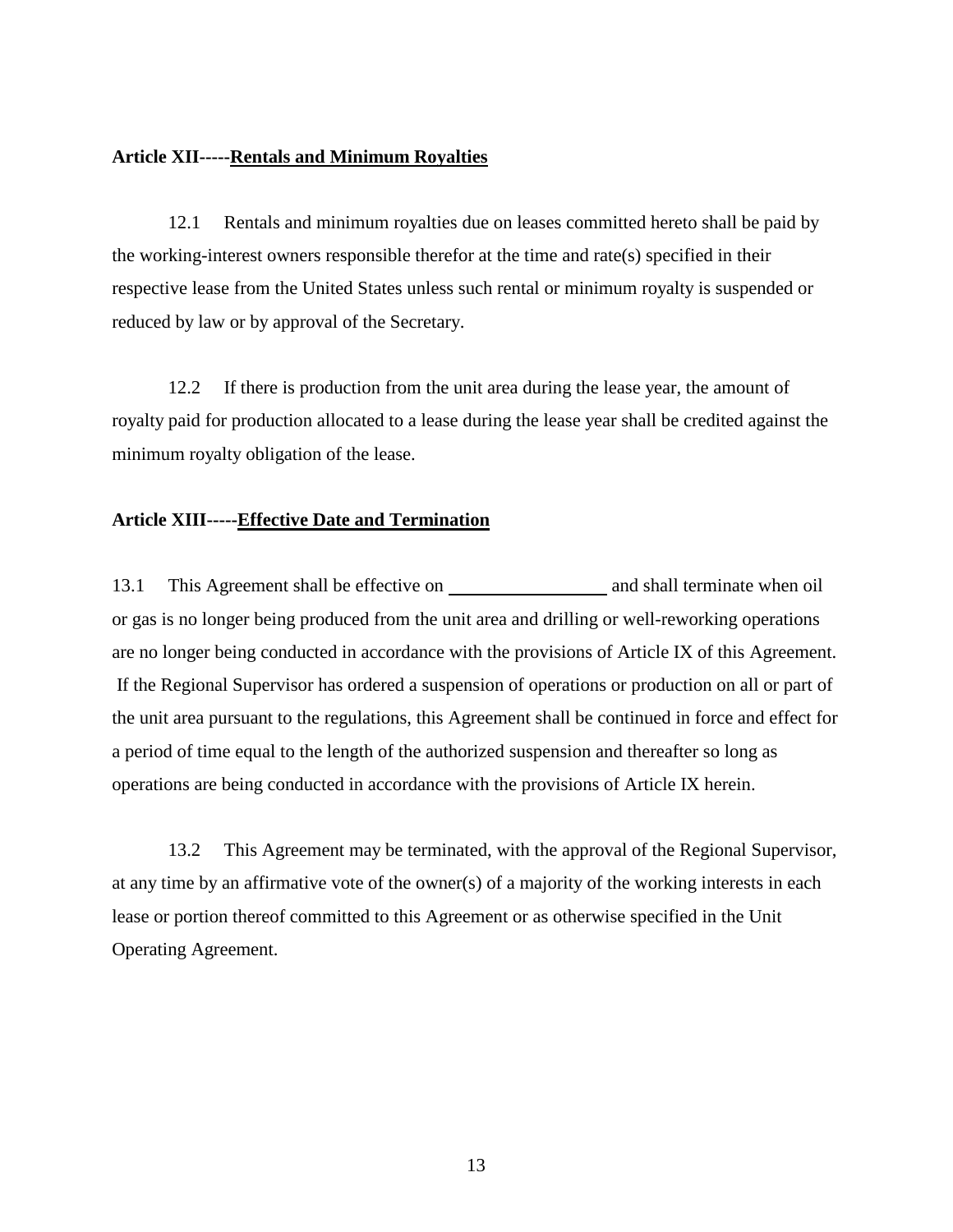#### **Article XIV-----Leases and Contracts Conformed and Extended**

14.1 The terms, conditions, and provisions of all leases, subleases, and other contracts relating to drilling, development, or production operations for oil or gas on lands committed to this Agreement are hereby modified and amended only to the extent necessary to make the same conform to the provisions hereof but otherwise shall remain in force and effect.

14.2 The Regional Supervisor, by the approval hereof, does hereby establish, alter, suspend, change, or revoke the drilling, production, rental, minimum royalty, and royalty requirements of the Federal leases committed hereto, to conform said requirements to the provisions of this Agreement, and without limiting the generality of the foregoing, all leases, subleases, and contracts are particularly modified in accordance with the following:

(a) Drilling and/or producing operations performed hereunder upon any unitized lease will be accepted and deemed to be performed upon and for the benefit of each and every unitized lease, and no lease committed to this Agreement shall be deemed to expire by reason of failure to drill or produce a well thereon.

(b) Suspension of drilling or producing operations on all unitized lands, pursuant to direction or consent of the Secretary or a duly authorized representative, shall be deemed to constitute such suspension pursuant to such direction or consent as to each and every unitized lease.

(c) Suspension of drilling or producing operations on less than all unitized lands pursuant to direction or consent of the Secretary, or a duly authorized representative, shall be deemed to constitute such suspension pursuant to such direction or consent only as to those unitized lands specified in the document providing direction or consent.

(d) Each lease committed hereto shall continue in force as to all lands covered thereby for the term so provided therein, or as extended by law, and so long thereafter as gas or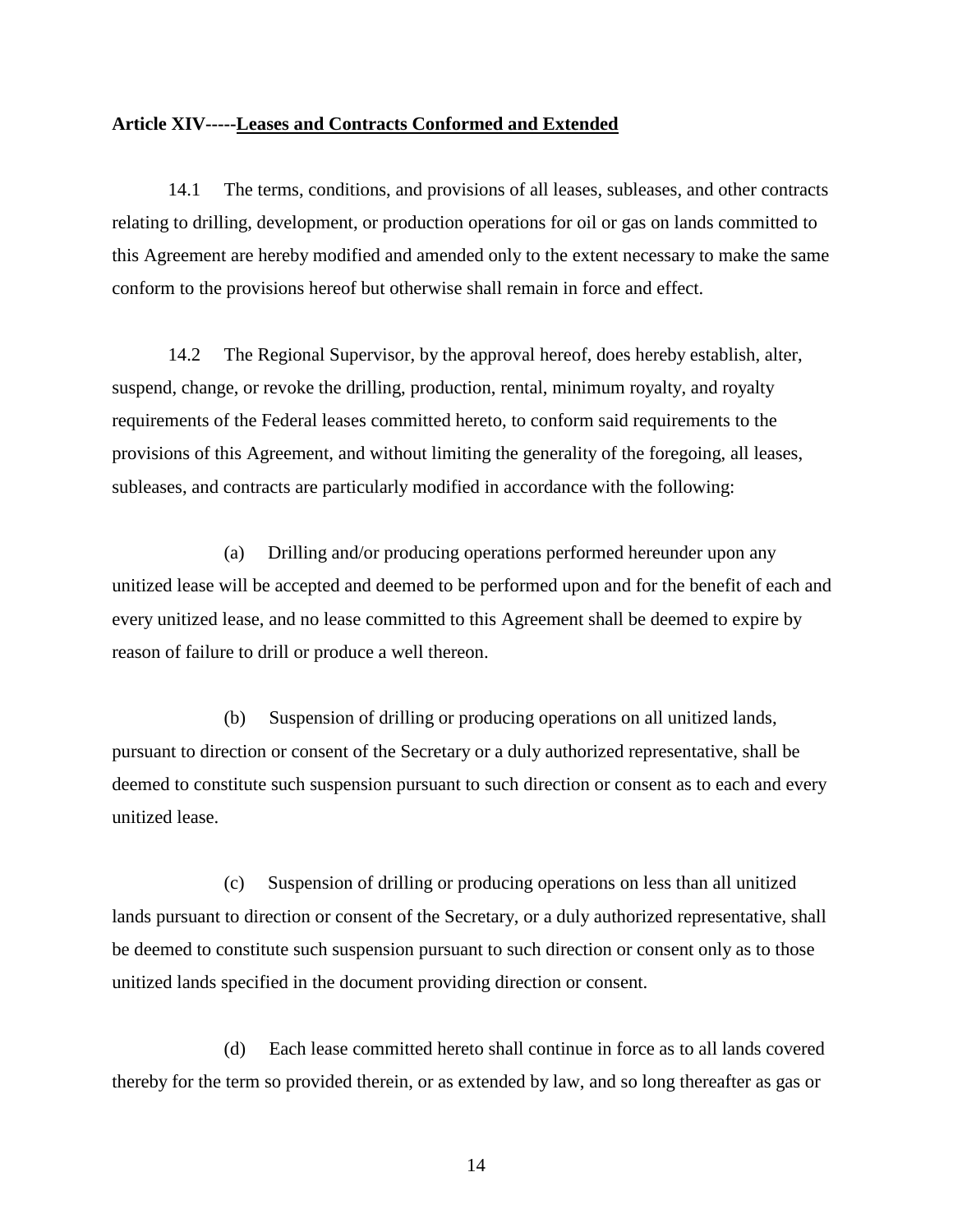oil and/or condensate are produced from a unit well in paying quantities, drilling or wellreworking operations pursuant to the regulations are conducted within the unit area, or operations are suspended hereunder as provided herein, and operations are being conducted pursuant to the provisions of Article IX of this Agreement. This subsection shall not operate to continue in force any whole lease excluded from the unit area by adjustment pursuant to Article X.

14.3 Upon termination of this Agreement, the leases committed hereto may be continued in force and effect in accordance with the terms and conditions contained in the Act, the regulations, and the leases.

#### **Article XV-----Counterparts**

This Agreement may be executed in any number of counterparts, no one of which needs to be executed by all parties. If this Agreement is executed in counterparts, all counterparts taken together shall have the same effect as if all parties had signed the same instrument.

# **Article XVI-----Subsequent Joinder**

The Regional Supervisor may order or, upon request, approve a subsequent joinder to this Agreement pursuant to the expansion provisions of Article X. A request for a subsequent joinder shall be accompanied by a signed counterpart to this Agreement and shall be submitted by the Unit Operator at the time a notice of proposed expansion is submitted pursuant to Article X. A subsequent joinder shall be subject to the requirements which may be contained in the Unit Operating Agreement, if any, except that the Regional Supervisor may require modifications of any provision in a Unit Operating Agreement which would prevent a subsequent joinder.

#### **Article XVII-----Remedies**

17.1 The failure of the Unit Operator to conduct operations in accordance with an approved plan of operation, to timely submit an acceptable plan for approval by the Regional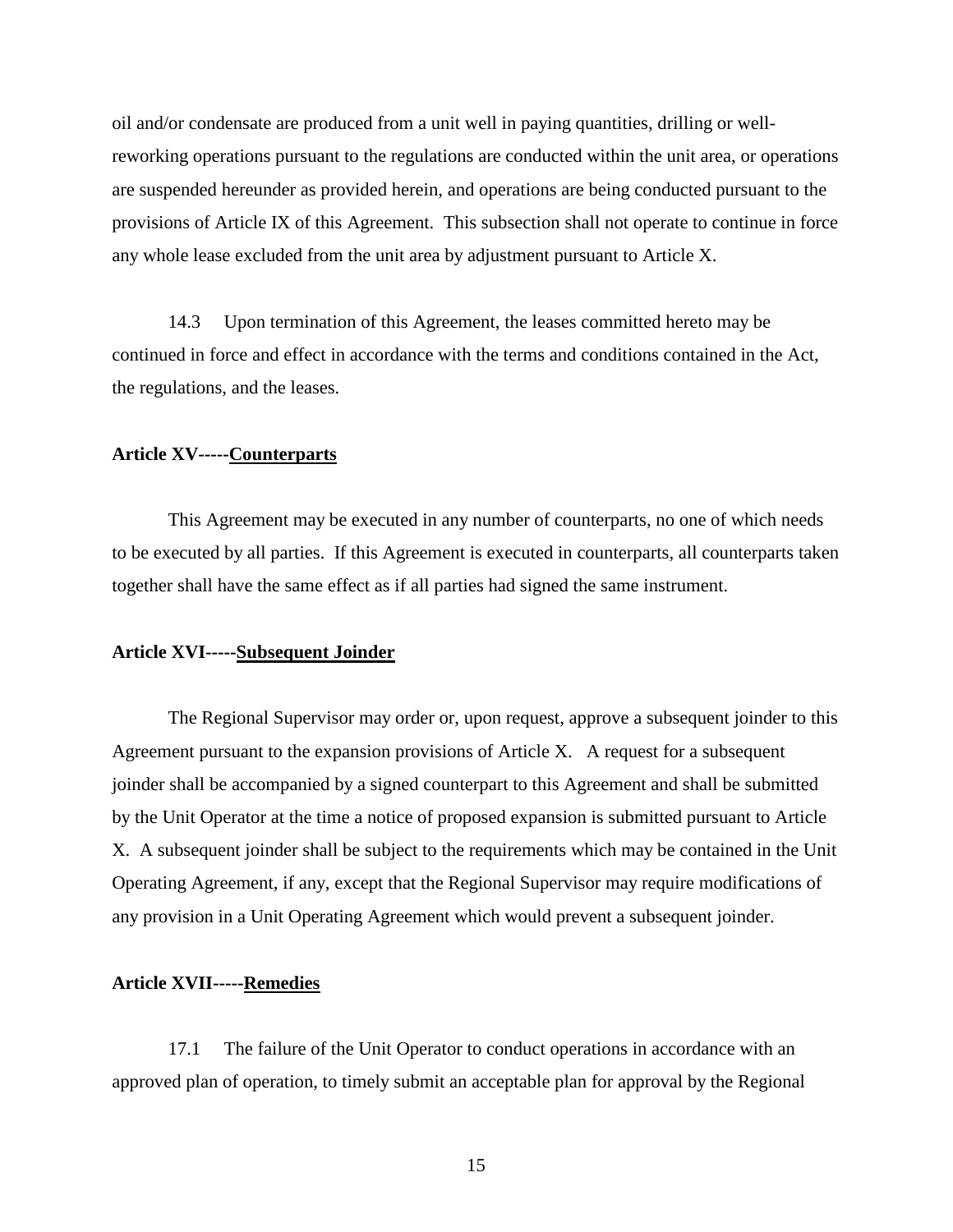Supervisor, or to comply with any other requirement of this Agreement in a timely manner shall, after notice of default to the Unit Operator with copies to all working-interest owners by the Regional Supervisor and after failure of the Unit Operator to remedy any default within a reasonable time as determined by the Regional Supervisor, result in automatic termination of this Agreement effective as of the first day of the default.

17.2 This remedy is in addition to any remedy which is prescribed in the Act, the regulations, or a lease committed to this Agreement or any action which may be brought by the United States to compel compliance with the provisions thereof.

#### **Article XVIII-----No Waiver of Certain Rights**

Nothing contained in this Agreement shall be construed as a waiver by any party hereto of the right to assert any legal or constitutional right or defense pertaining to the validity or invalidity of any law of the United States, or regulations issued thereunder, in any way affecting such party or as a waiver by any such party of any right beyond such party's authority to waive.

## **Article XIX-----Covenants Run With the Land**

19.1 The covenants herein shall be construed to be covenants running with the land with respect to the interest of the parties hereto in the unitized reservoir and their successors in interest until this Agreement terminates, and any grant, transfer, or conveyance of interest in land or leases subject hereto shall be and hereby is conditioned upon the assumption of all privileges and obligations hereunder by the grantee, transferee, or other successor in interest.

19.2 No assignment or transfer of any working interest or other interest subject hereto shall be binding upon the Unit Operator until the first day of the calendar month after the Unit Operator is furnished with the original, photostatic, or certified copy of the instrument of transfer.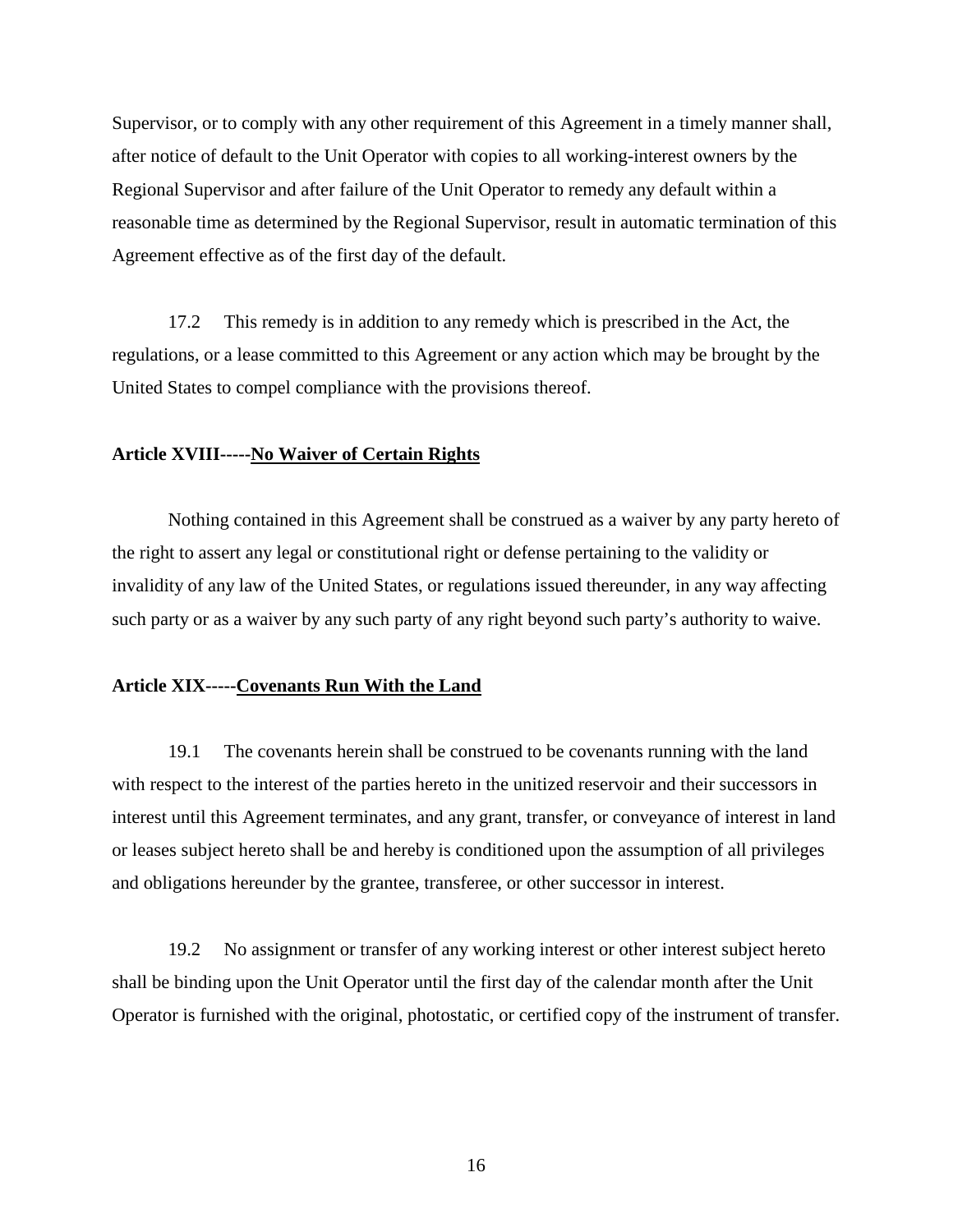**In Witness Whereof,** the working-interest owners and the Unit Operator have caused this Agreement to be executed as follows:

# **ACCEPTANCE OF RIGHTS AND OBLIGATIONS BY UNIT OPERATOR**

I hereby accept and assume all rights and obligations of the Unit Operator as set forth above.

| Dated:                          |                        |  |
|---------------------------------|------------------------|--|
| <b>Authorized Signature:</b>    |                        |  |
| Name:                           |                        |  |
| Title:                          |                        |  |
| Corporation:                    |                        |  |
| Address:                        |                        |  |
| Subscribed and sworn to me this | $\frac{day}{100}$ , 20 |  |
| <b>Notary Public:</b>           |                        |  |
| My Commission Expires:          |                        |  |

# **APPROVAL BY WORKING-INTEREST OWNER(S)**

As an owner of a working interest in the unitized area, I hereby agree to the terms and conditions as set forth in this Agreement.

| Dated:                       |  |
|------------------------------|--|
| <b>Authorized Signature:</b> |  |
| Name:                        |  |
| Title:                       |  |
| Corporation:                 |  |
| Address:                     |  |
|                              |  |
| <b>Notary Public:</b>        |  |
| My Commission Expires: ____  |  |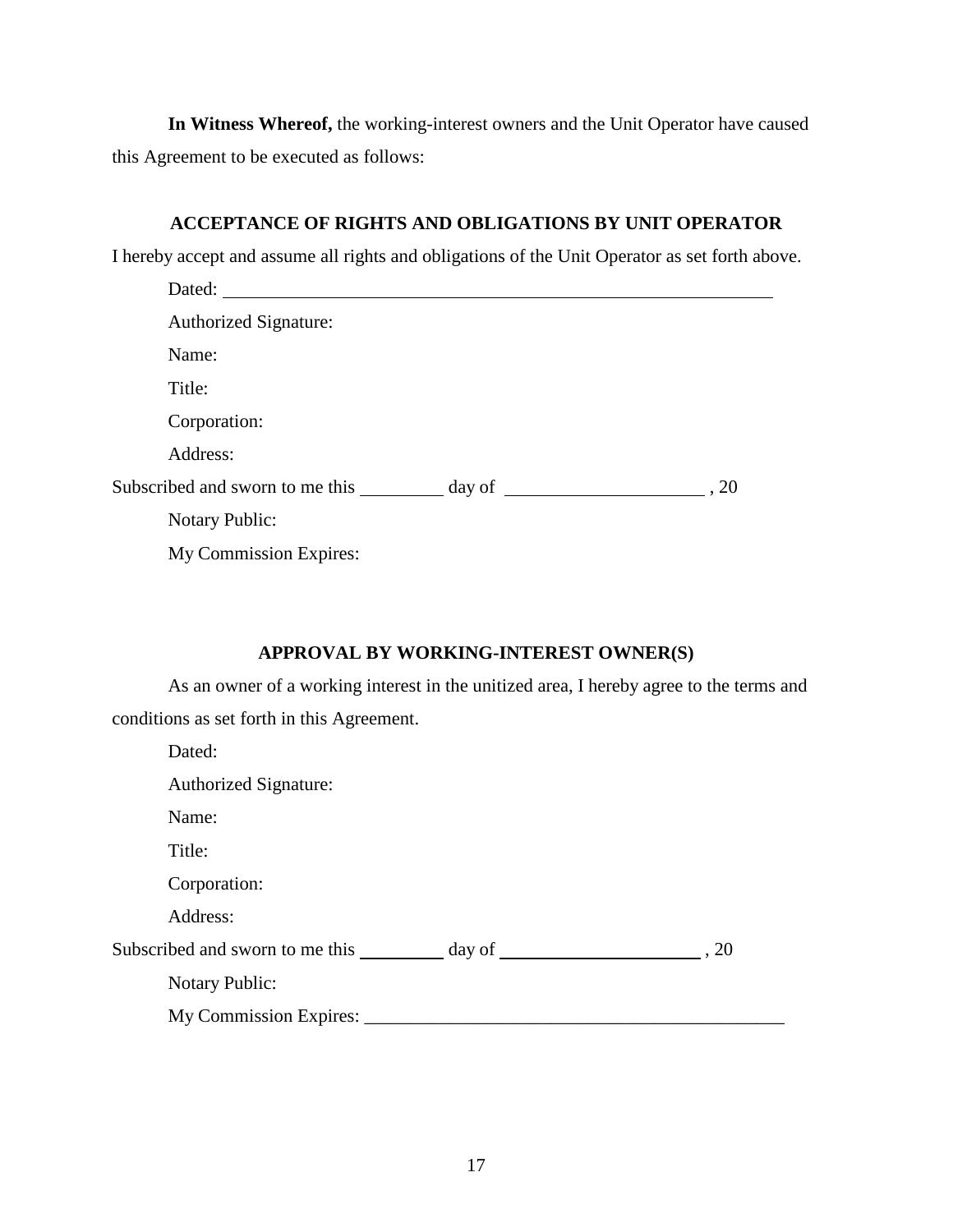**EXHIBIT A**

| <b>TIMITT</b><br>$-1$ |
|-----------------------|
|-----------------------|

**OFFSHORE \_\_\_\_\_\_\_\_\_\_\_\_\_\_\_\_\_\_\_\_\_\_\_\_\_\_\_\_\_\_**

**LEASE PLAT**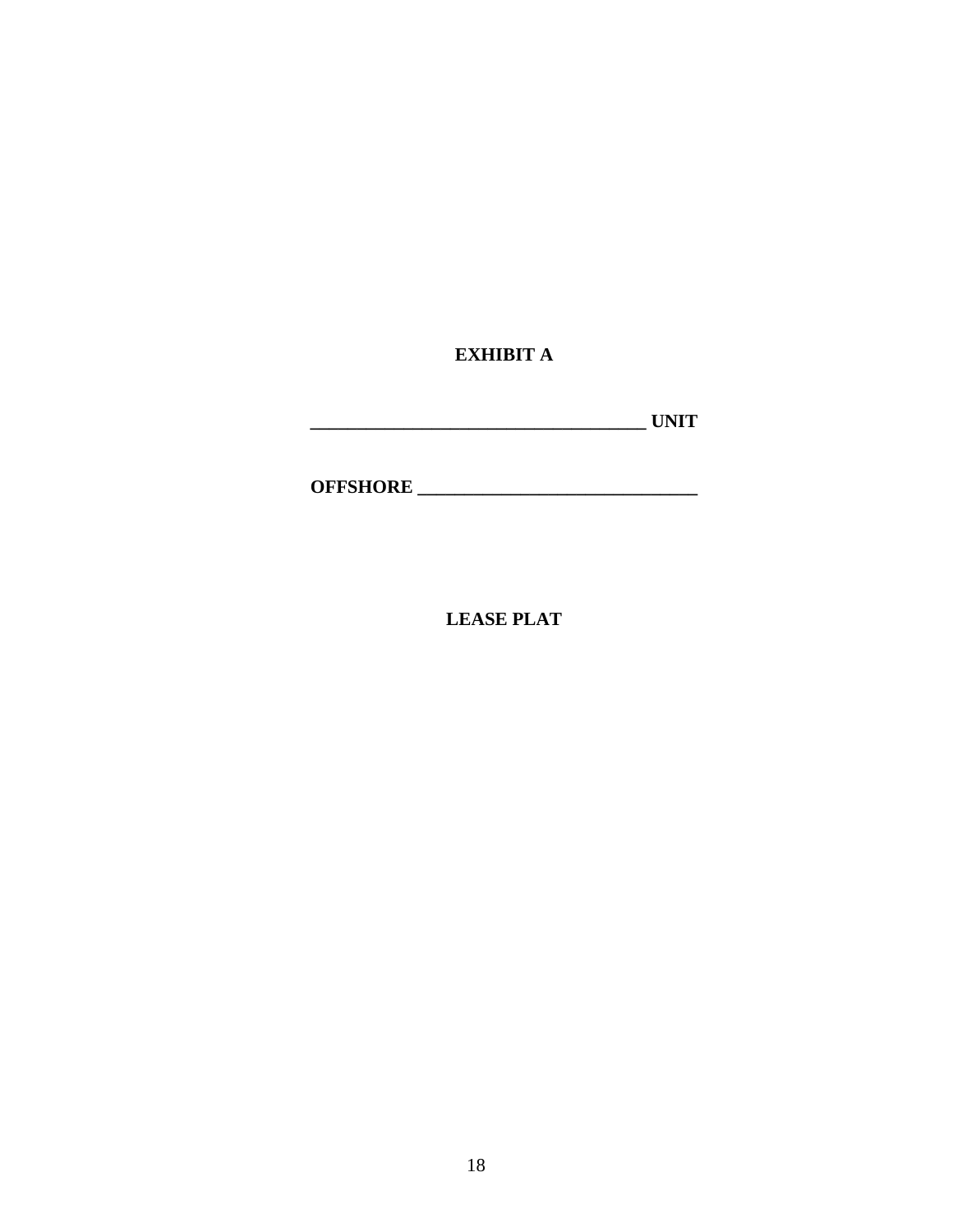## **EXHIBIT B**

## **COMPONENT LEASES AND OWNERSHIP**

**\_\_\_\_\_\_\_\_\_\_\_\_\_\_\_\_\_\_\_\_\_\_\_\_\_\_\_\_\_ UNIT**

# **OFFSHORE \_\_\_\_\_\_\_\_\_\_\_\_\_\_\_\_\_\_\_\_\_\_\_**

| <b>TRACT</b><br><b>NUMBER</b> | <b>LEASE</b> | <b>BLOCK</b><br><b>NUMBER</b> | <b>EFFECTIVE</b><br><b>DATE-LEASE</b> | <b>EXPIRATION</b><br><b>DATE</b> | <b>AMOUNT OF</b><br><b>ACREAGE</b> | <b>ROYALTY</b><br><b>RATE</b> | <b>LEASE</b><br><b>OWNERSHIP</b> |
|-------------------------------|--------------|-------------------------------|---------------------------------------|----------------------------------|------------------------------------|-------------------------------|----------------------------------|
|                               |              |                               |                                       |                                  |                                    |                               |                                  |
|                               |              |                               |                                       |                                  |                                    |                               |                                  |
|                               |              |                               |                                       |                                  |                                    |                               |                                  |
|                               |              |                               |                                       |                                  |                                    |                               |                                  |
|                               |              |                               |                                       |                                  |                                    |                               |                                  |
|                               |              |                               |                                       |                                  |                                    |                               |                                  |
|                               |              |                               |                                       |                                  |                                    |                               |                                  |
|                               |              |                               |                                       |                                  |                                    |                               |                                  |
|                               |              |                               |                                       |                                  |                                    |                               |                                  |
|                               |              |                               |                                       |                                  |                                    |                               |                                  |
|                               |              |                               |                                       |                                  |                                    |                               |                                  |
|                               |              |                               |                                       |                                  |                                    |                               |                                  |
|                               |              |                               |                                       |                                  |                                    |                               |                                  |

**TOTAL**